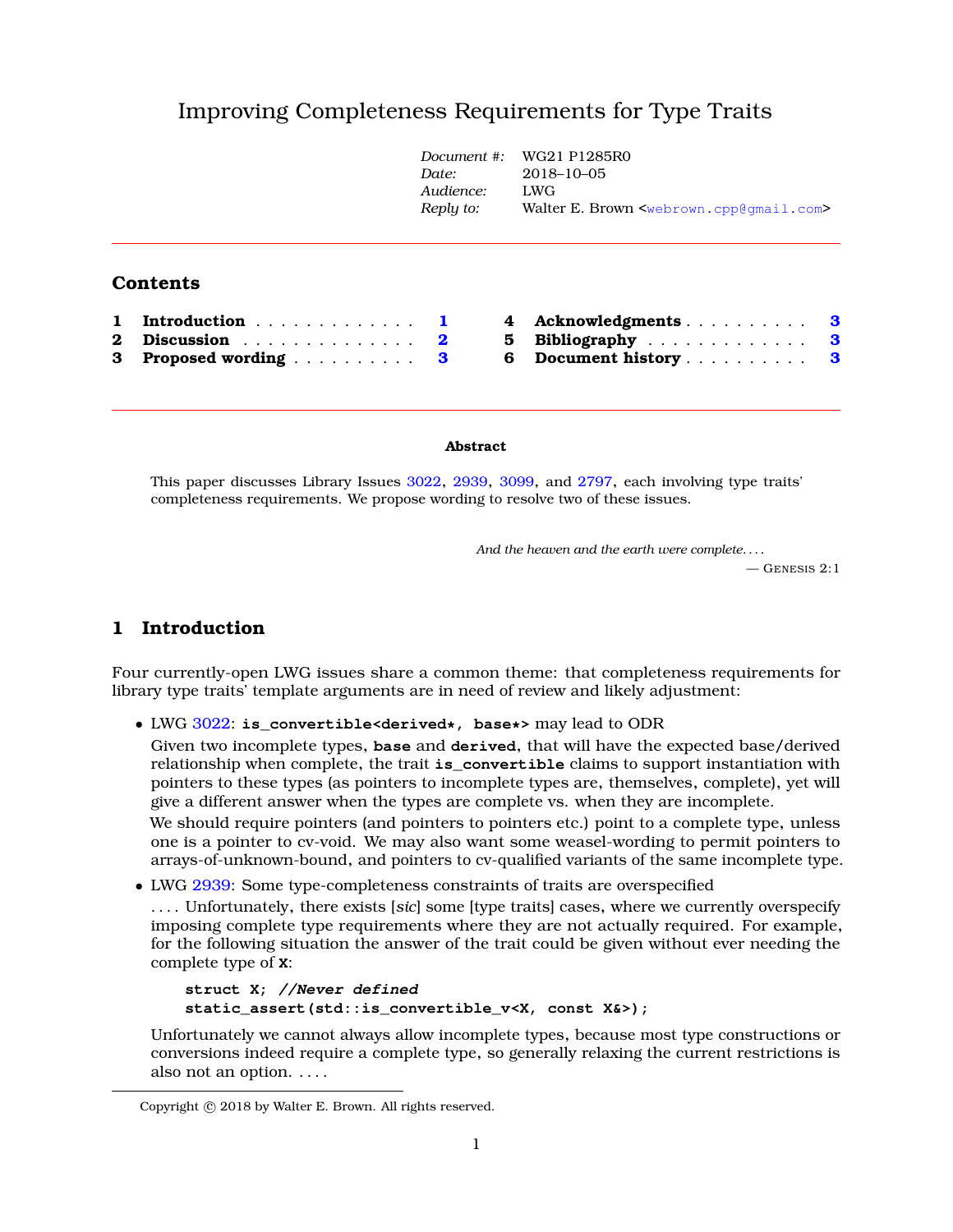• LWG [3099:](http://wg21.link/lwg3099) **is\_assignable<Incomplete&, Incomplete&>**

LWG [2939](http://wg21.link/lwg2939) suggests that the the [*sic*] preconditions of the type traits need reevaluation. This issue focuses specifically on **is\_assignable** and, by extension, its variants:

. . . .

We note a discrepancy: **is\_copy\_assignable<T>** requires **T** to be a complete type, but the equivalent form **is\_assignable<T&, const T&>** does not. The requirement for **is\_ copy\_assignable<T>** seems sensible, since there's no way to determine whether or not the assignment **declval<T&>() = declval<const T&>()** is well-formed when **T** is incomplete. It seems that the same argument should apply to all of the above "assignable" traits, and that they must require that the referent type is complete when given a reference type parameter to be implementable.

• LWG [2797:](http://wg21.link/lwg2797) Trait precondition violations

Failed prerequirement for the type trait must result in ill-formed program. Otherwise hard detectable errors will happen: . . . .

<span id="page-1-0"></span>We had hoped, in this paper, to resolve all these issues by rewording the requirements re the completeness of the type traits' template arguments. However, this proved substantially more challenging than expected.

### **2 Discussion**

During the recent Batavia LWG meeting<sup>[1](#page-1-1)</sup> and during subsequent email discussions, it became clear that a correct formulation of requirements for each of the various type traits was a decidedly non-trivial proposition.

Even for only a single trait, namely **is\_assignable**, we were unable to reformulate the current precondition $^2$  $^2$  in such a way as to take comprehensive account of all such cases as:

- **is\_assignable\_v<Base\*&, CompleteBase\*>**.
- with **T** an (rvalue reference to) incomplete enumeration type and with arbitrary **U**, **is\_assign able<T, U>** is always false because you can never assign to an enumeration rvalue.
- with **T** a (reference to) complete class type having an **operator=(const U&)** and with **U** incomplete, **is\_assignable<T&, const U&>** is true.
- opaque pointers on the LHS of the assignment.
- **is\_assignable<int&, Incomplete&>** must be banned, as **Incomplete** might have a conversion function when completed, which would cause an ODR violation.

Accordingly, with regret, this paper proposes no resolution for LWG issues 2939 and 3099. Additional insights are welcomed.

<span id="page-1-1"></span><sup>&</sup>lt;sup>1</sup>Held the week of 2018-08-04.

<span id="page-1-2"></span> $^{2}$  **T** and  $\sigma$  shall be complete types,  $cv$  void, or arrays of unknown bound."